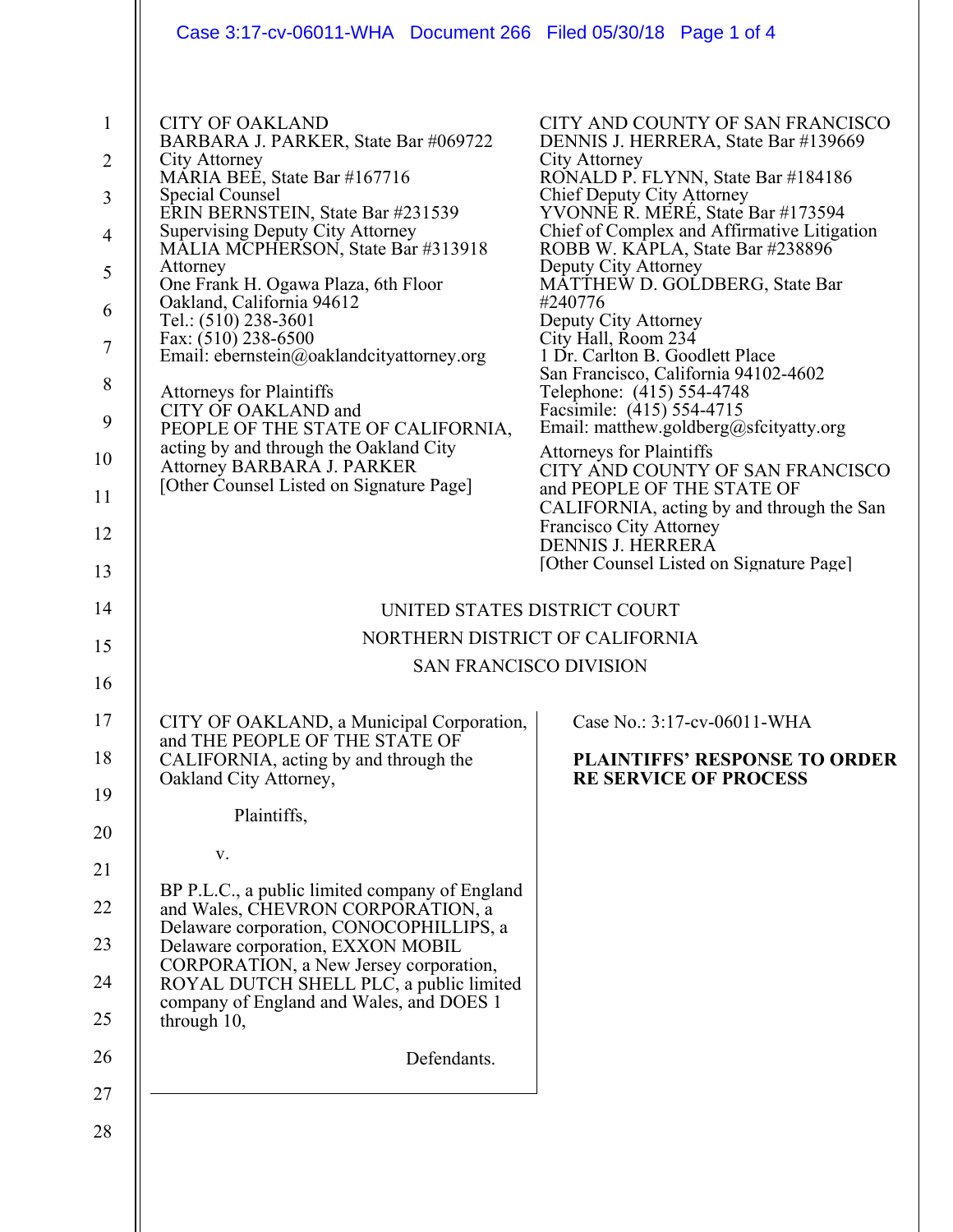| CHEVRON CORP.,                                                                                                                               |                                                                      |
|----------------------------------------------------------------------------------------------------------------------------------------------|----------------------------------------------------------------------|
| Third Party Plaintiff,<br>V.                                                                                                                 |                                                                      |
| STATOIL ASA,                                                                                                                                 |                                                                      |
| Third Party Defendant.                                                                                                                       |                                                                      |
| CITY AND COUNTY OF SAN FRANCISCO,<br>a Municipal Corporation, and THE PEOPLE OF                                                              | Case No.: 3:17-cv-06012-WHA                                          |
| THE STATE OF CALIFORNIA, acting by and<br>through the San Francisco City Attorney<br>DENNIS J. HERRERA,                                      | <b>PLAINTIFFS' RESPONSE TO ORDER</b><br><b>RE SERVICE OF PROCESS</b> |
| Plaintiffs,                                                                                                                                  |                                                                      |
| V.                                                                                                                                           |                                                                      |
| BP P.L.C., a public limited company of England<br>and Wales, CHEVRON CORPORATION, a                                                          |                                                                      |
| Delaware corporation, CONOCOPHILLIPS, a<br>Delaware corporation, EXXON MOBIL                                                                 |                                                                      |
| CORPORATION, a New Jersey corporation,<br>ROYAL DUTCH SHELL PLC, a public limited<br>company of England and Wales, and DOES 1<br>through 10, |                                                                      |
| Defendants.                                                                                                                                  |                                                                      |
| CHEVRON CORP.,                                                                                                                               |                                                                      |
| Third Party Plaintiff,                                                                                                                       |                                                                      |
| $\mathbf{V}$ .                                                                                                                               |                                                                      |
| STATOIL ASA,                                                                                                                                 |                                                                      |
| Third Party Defendant.                                                                                                                       |                                                                      |
|                                                                                                                                              |                                                                      |
|                                                                                                                                              |                                                                      |
|                                                                                                                                              |                                                                      |
|                                                                                                                                              |                                                                      |
|                                                                                                                                              |                                                                      |
|                                                                                                                                              |                                                                      |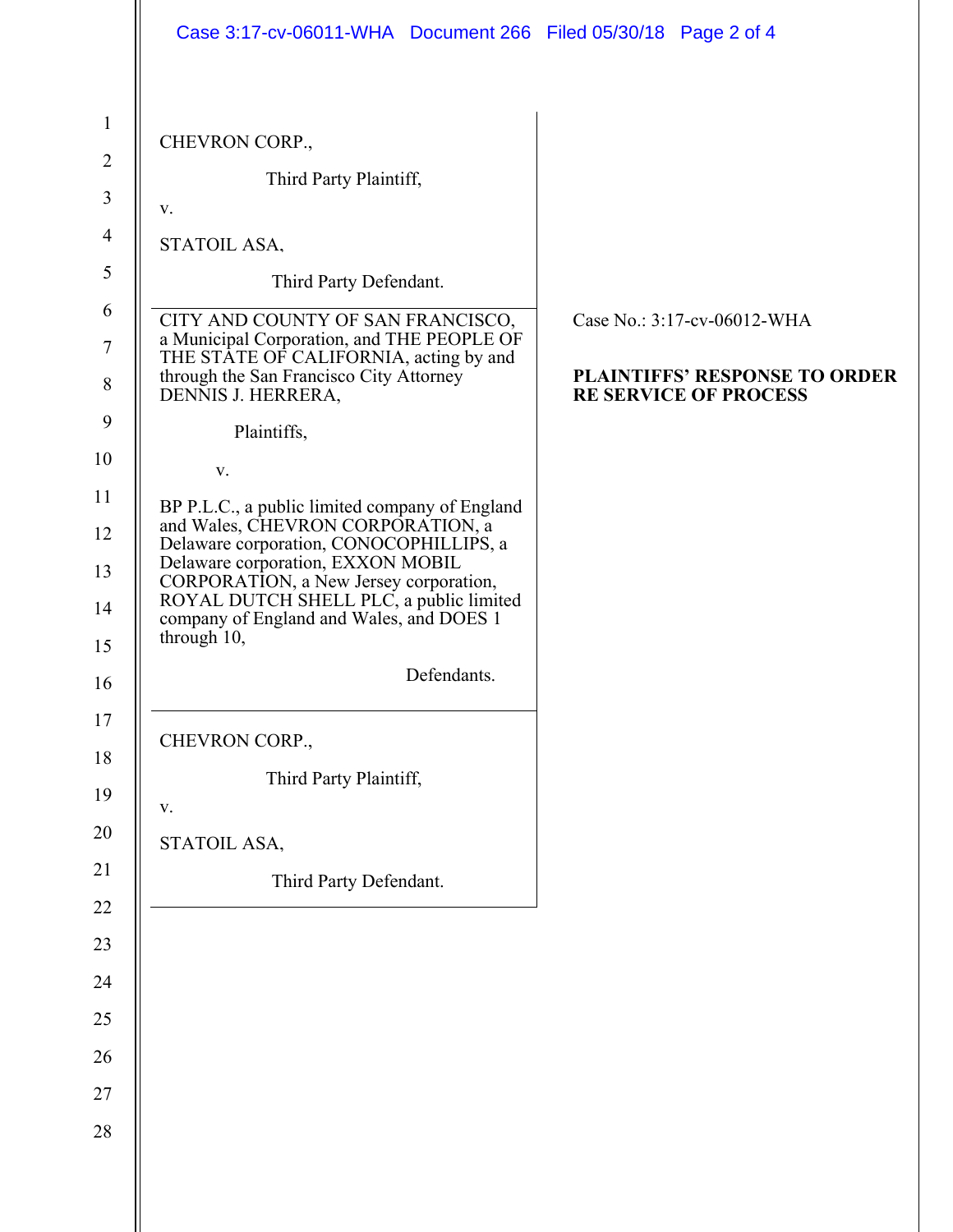## Case 3:17-cv-06011-WHA Document 266 Filed 05/30/18 Page 3 of 4

| $\mathbf{1}$                             |                                                                                                        | Plaintiffs respectfully submit this response to the Court's Order Re Service of Process. ECF                                                                                                                                                                                                                                                                                                                                                   |
|------------------------------------------|--------------------------------------------------------------------------------------------------------|------------------------------------------------------------------------------------------------------------------------------------------------------------------------------------------------------------------------------------------------------------------------------------------------------------------------------------------------------------------------------------------------------------------------------------------------|
| $\overline{2}$                           |                                                                                                        | No. 263 in Case No. 3:17-cv-06011-WHA. Plaintiffs will accept Royal Dutch Shell plc's ("Royal                                                                                                                                                                                                                                                                                                                                                  |
| 3                                        | Dutch Shell") offer to waive service of process as long as Royal Dutch Shell agrees that its motion to |                                                                                                                                                                                                                                                                                                                                                                                                                                                |
| $\overline{4}$                           | dismiss pursuant to Fed. R. Civ. P. $12(b)(5)$ is moot and Royal Dutch Shell will not submit new       |                                                                                                                                                                                                                                                                                                                                                                                                                                                |
| $\mathfrak{S}$                           | motions to dismiss the amended complaints.                                                             |                                                                                                                                                                                                                                                                                                                                                                                                                                                |
| 6                                        |                                                                                                        |                                                                                                                                                                                                                                                                                                                                                                                                                                                |
| 7                                        | Dated: May 30, 2018                                                                                    | Respectfully submitted,                                                                                                                                                                                                                                                                                                                                                                                                                        |
| $8\,$<br>9<br>10<br>11<br>12<br>13<br>14 |                                                                                                        | ** /s/ Erin Bernstein<br>BARBARA J. PARKER (State Bar #069722)<br><b>City Attorney</b><br>MARIA BEE (State Bar #167716)<br>Special Counsel<br>ERIN BERNSTEIN (State Bar #231539)<br><b>Supervising Deputy City Attorney</b><br>MALIA MCPHERSON (State Bar #313918)<br>Attorney<br>One Frank H. Ogawa Plaza, 6th Floor<br>Oakland, California 94612<br>Tel.: (510) 238-3601<br>Fax: (510) 238-6500<br>Email: ebernstein@oaklandcityattorney.org |
| 15<br>16<br>17                           |                                                                                                        | <b>Attorneys for Plaintiffs</b><br>CITY OF OAKLAND and<br>PEOPLE OF THE STATE OF CALIFORNIA,<br>acting by and through Oakland City Attorney<br><b>BARBARA J. PARKER</b>                                                                                                                                                                                                                                                                        |
| 18<br>19                                 |                                                                                                        | ** Pursuant to Civ. L.R. $5-1(i)(3)$ , the electronic<br>filer has obtained approval from this signatory.                                                                                                                                                                                                                                                                                                                                      |
| 20                                       |                                                                                                        | ** /s/ Matthew D. Goldberg<br>DENNIS J. HERRERA, State Bar #139669                                                                                                                                                                                                                                                                                                                                                                             |
| 21                                       |                                                                                                        | City Attorney<br>RONALD P. FLYNN, State Bar #184186                                                                                                                                                                                                                                                                                                                                                                                            |
| 22                                       |                                                                                                        | Chief Deputy City Attorney<br>YVONNE R. MERÉ, State Bar #173594                                                                                                                                                                                                                                                                                                                                                                                |
| 23                                       |                                                                                                        | Chief of Complex and Affirmative Litigation<br>ROBB W. KAPLA, State Bar #238896                                                                                                                                                                                                                                                                                                                                                                |
| 24                                       |                                                                                                        | Deputy City Attorney<br>MATTHEW D. GOLDBERG, State Bar #240776                                                                                                                                                                                                                                                                                                                                                                                 |
| 25                                       |                                                                                                        | Deputy City Attorney<br>City Hall, Room 234                                                                                                                                                                                                                                                                                                                                                                                                    |
| 26                                       |                                                                                                        | 1 Dr. Carlton B. Goodlett Place<br>San Francisco, California 94102-4602                                                                                                                                                                                                                                                                                                                                                                        |
| 27<br>28                                 |                                                                                                        | Tel.: (415) 554-4748<br>Fax.: (415) 554-4715                                                                                                                                                                                                                                                                                                                                                                                                   |
|                                          | PLS.' RESPONSE TO ORDER RE SERVICE OF PROCESS -<br>Case Nos. 17-cv-06011-WHA, 17-cv-06012-WHA          |                                                                                                                                                                                                                                                                                                                                                                                                                                                |